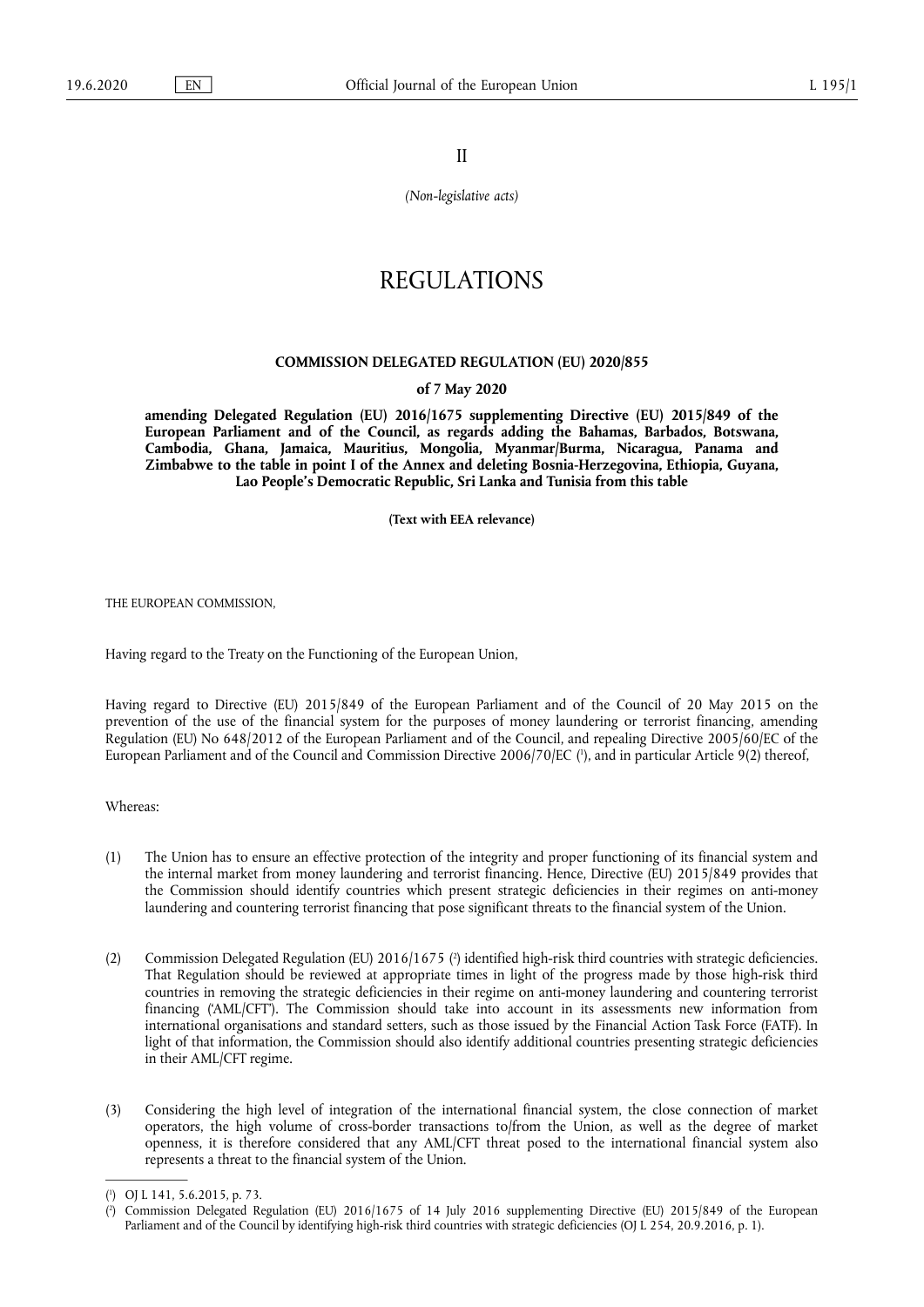- (4) It is thus essential to take into account relevant work already undertaken at international level for identifying countries, in particular that of the FATF. With a view to ensuring the integrity of the global financial system, it is of the highest importance that the Union duly considers the countries identified as having strategic deficiencies in their AML/CFT regime in the FATF at Union level. In line with the criteria set out in Directive (EU) 2015/849, the Commission took into account the recent available information, in particular recent FATF Public Statements, FATF documents 'Improving Global AML/CFT Compliance: Ongoing Process Statement', and FATF reports of the International Cooperation Review Group in relation to the risks posed by individual third countries, in line with Article 9(4) of Directive (EU) 2015/849.
- (5) Any third country representing a risk to the international financial system, as identified by the FATF, is presumed to represent a risk to the internal market. That presumption concerns any country publicly identified in the FATF documents 'Public Statement' and in the FATF documents 'Improving Global AML/CFT Compliance: Ongoing Process Statement'.
- (6) In order to conduct its autonomous assessment, the Commission assessed available information from the FATF and, where appropriate, other sources of information to reach its conclusion. Following that assessment, the Commission's analysis has confirmed the respective strategic deficiencies described in recitals 8 to 19.
- (7) In October 2018, the FATF identified the Bahamas as a jurisdiction having strategic AML/CFT deficiencies for which the Bahamas has developed an action plan with the FATF. The Commission assessed the latest information received in this context from the FATF relating to these deficiencies and other relevant information. The Bahamas has taken steps towards improving its AML/CFT regime and in February 2020, the FATF has made the initial determination that the Bahamas has substantially completed its action plan and warrants an on-site assessment to verify that the implementation of the Bahamas' AML/CFT reforms has begun and is being sustained, and that the necessary political commitment remains in place to sustain implementation in the future. The FATF has yet to carry out such assessment to confirm its initial determination. Therefore, the Commission does not have in its possession information which would enable it to confirm at this stage that the strategic deficiencies have been effectively addressed. The future assessment will focus on the following areas: (1) developing of a comprehensive electronic case management system for international cooperation; (2) demonstrating risk-based supervision of non-bank financial institutions; (3) ensuring the timely access to adequate, accurate and current basic and beneficial ownership information; (4) increasing the quality of the Financial Intelligence Unit's products to assist Law Enforcement Authorities in the pursuance of Money Laundering (ML)/Terrorist Financing (TF) investigations, specifically complex ML/TF and stand-alone ML investigations; (5) demonstrating that authorities are investigating and prosecuting all types of money laundering, including complex ML cases, stand-alone money laundering, and cases involving proceeds of foreign offences; (6) demonstrating that confiscation proceedings are initiated and concluded for all types of ML cases; and (7) addressing gaps in the Terrorist Financing and Proliferation Financing Targeted Financial Sanctions' frameworks and demonstrating implementation. On this basis, the Bahamas should be considered as a country having strategic deficiencies in its AML/CFT regime under Article 9 of Directive (EU) 2015/849.
- (8) In February 2020, the FATF identified Barbados as a jurisdiction having strategic AML/CFT deficiencies for which the Barbados has developed an action plan with the FATF. The Commission assessed the latest information received in this context from the FATF relating to these deficiencies and other relevant information. The deficiencies include: (1) lack of effective risk-based supervision for financial institutions and Designated non-financial businesses and professions ('DNFBPs'); (2) deficiencies relating to measures for preventing legal persons and arrangements from being misused for criminal purposes, and deficiencies in ensuring that accurate and up-to-date basic and beneficial ownership information is available on a timely basis; (3) deficiencies relating to the capacity of the Financial Intelligence Unit ('FIU') in providing financial information to further assist law enforcement authorities in investigating money laundering or terrorism financing; (4) deficiencies relating to money laundering investigations and prosecutions which are not in line with the country's risk profile and backlog of prosecutions; (5) deficiencies in pursuing confiscation in relation to money laundering cases, including limited assistance requested from foreign counterparts. On this basis, Barbados should be considered as a country having strategic deficiencies in its AML/CFT regime under Article 9 of Directive (EU) 2015/849.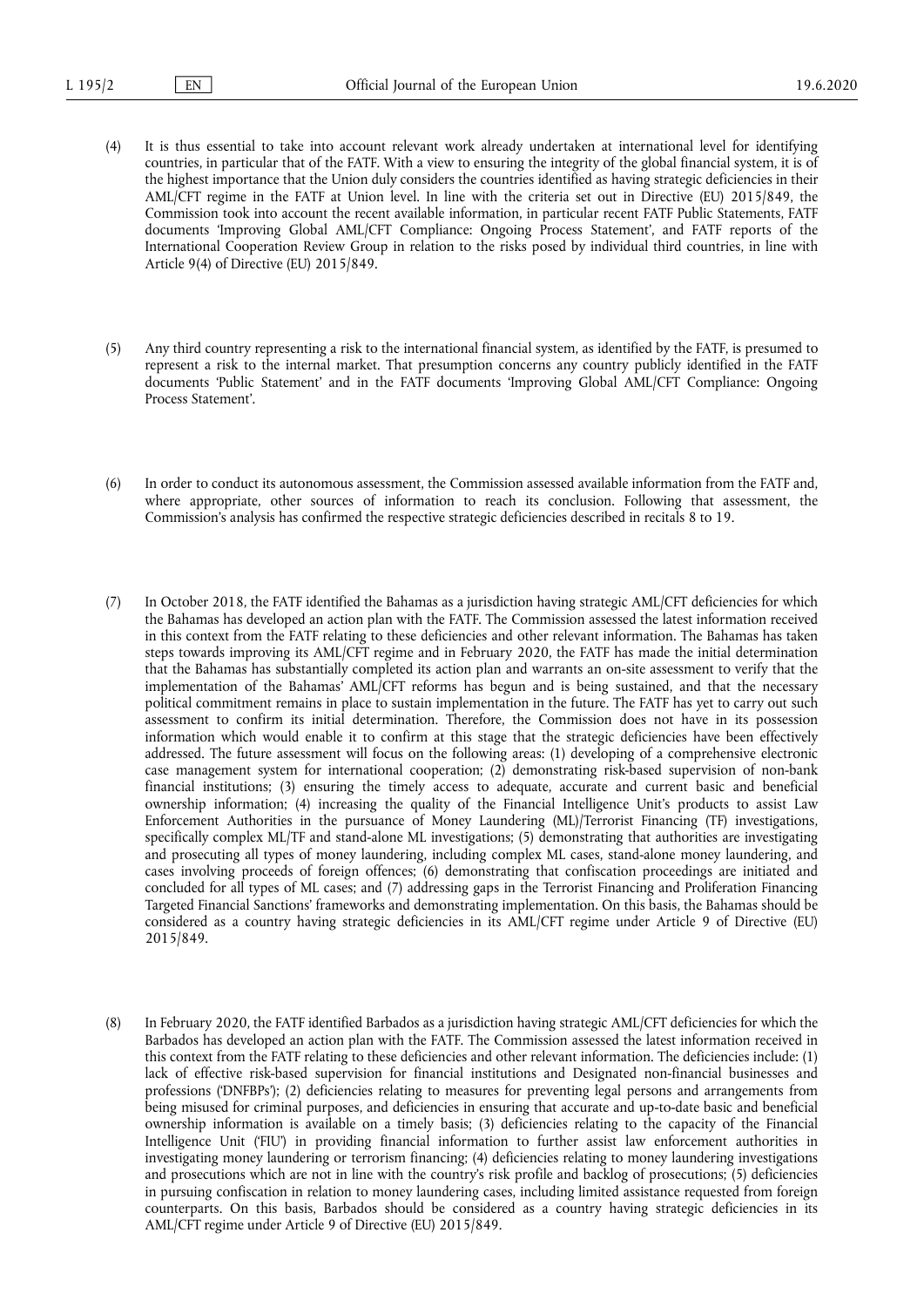- (9) In October 2018, the FATF identified Botswana as a jurisdiction having strategic AML/CFT deficiencies for which Botswana has developed an action plan with the FATF. The Commission assessed the latest information received in this context from the FATF relating to these deficiencies and other relevant information. The deficiencies include: (1) shortcomings in the assessment of risks associated with legal persons, legal arrangements, and non-profit organisations; (2) lack of implementation of risk-based AML/CFT supervisory manuals; (3) the level of analysis and dissemination of financial intelligence by the FIU; (4) shortcomings in the implementation of a CFT strategy, and insufficient capacity of the law enforcement agencies in relation to investigations of terrorist financing; (5) inability to ensure the implementation without delay of targeted financial sanctions measures related to terrorist financing and proliferation financing; and (6) shortcomings in the application of a risk-based approach to monitoring non-profit organisations. On this basis, Botswana should be considered as a country having strategic deficiencies in its AML/CFT regime under Article 9 of Directive (EU) 2015/849.
- (10) In February 2019, the FATF identified Cambodia as a jurisdiction having strategic AML/CFT deficiencies for which Cambodia has developed an action plan with the FATF. The Commission assessed the latest information received in this context from the FATF relating to these deficiencies and other relevant information. The deficiencies include: (1) lack of a broad legal basis for Mutual Legal Assistance and of relevant training to law enforcement authorities; (2) lack of implementation of risk-based supervision to the real estate sector and casinos; (3) lack of implementation of risk-based supervision to banks, including through prompt, proportionate and dissuasive enforcement actions, as appropriate; (4) technical compliance deficiencies in the AML/CFT Law; (5) the level of analysis of suspicious transaction reports and related disseminations to law enforcement authorities; (6) insufficient results in terms of Money Laundering investigations and prosecutions; (7) insufficient results in terms of freezing and confiscation of criminal proceeds, instrumentalities, and property of equivalent value; (8) lack of legal framework and implementation of United Nations targeted financial sanctions related to Proliferation Financing, as well as insufficient understanding of sanctions evasion. On this basis, Cambodia should be considered as a country having strategic deficiencies in its AML/CFT regime under Article 9 of Directive (EU) 2015/849.
- (11) In October 2018, the FATF identified Ghana as a jurisdiction having strategic AML/CFT deficiencies for which Ghana has developed an action plan with the FATF. The Commission assessed the latest information received in this context from the FATF relating to these deficiencies and other relevant information. The deficiencies include: (1) lack of implementation of a comprehensive national AML/CFT Policy based on the risks identified in the National Risk Assessment, including measures to mitigate Money Laundering/Terrorism Financing risks associated with the legal persons; (2) shortcomings in risk-based supervision, including insufficient capacity of the regulators and insufficient awareness of the private sector; (3) shortcomings in ensuring timely access to adequate, accurate and current basic and beneficial ownership information; (4) deficiencies as regards the need to ensure that the FIU is focusing its activities on the risks identified in the National Risk Assessment, and that adequate resources are allocated to the FIU; and (5) shortcomings in the application of a risk-based approach for monitoring non-profit organisations. On this basis, Ghana should be considered as a country having strategic deficiencies in its AML/CFT regime under Article 9 of Directive (EU) 2015/849.
- (12) In February 2020, the FATF identified Jamaica as a jurisdiction having strategic AML/CFT deficiencies for which Jamaica has developed an action plan with the FATF. The Commission assessed the latest information received in this context from the FATF relating to these deficiencies and other relevant information. The deficiencies include: (1) lack of a comprehensive understanding of its money laundering/terrorism financing risk; (2) failure to include all financial institutions and DNFBPs in the AML/CFT regime and to ensure adequate risk-based supervision in all sectors; (3) lack of appropriate measures to prevent legal persons and arrangements from being misused for criminal purposes, and to ensure that accurate and up-to-date basic and beneficial ownership information is available on a timely basis; (4) lack of proper measures to increase the use of financial information and to increase money laundering investigations and prosecutions, in line with the country's risk profile; (5) failure to demonstrate the implementation of targeted financial sanctions for terrorist financing without delay; and (6) deficiencies in implementing a risk-based approach for supervision of its non-profit organisation sector to prevent abuse for terrorism financing purposes. On this basis, Jamaica should be considered as a country having strategic deficiencies in its AML/CFT regime under Article 9 of Directive (EU) 2015/849.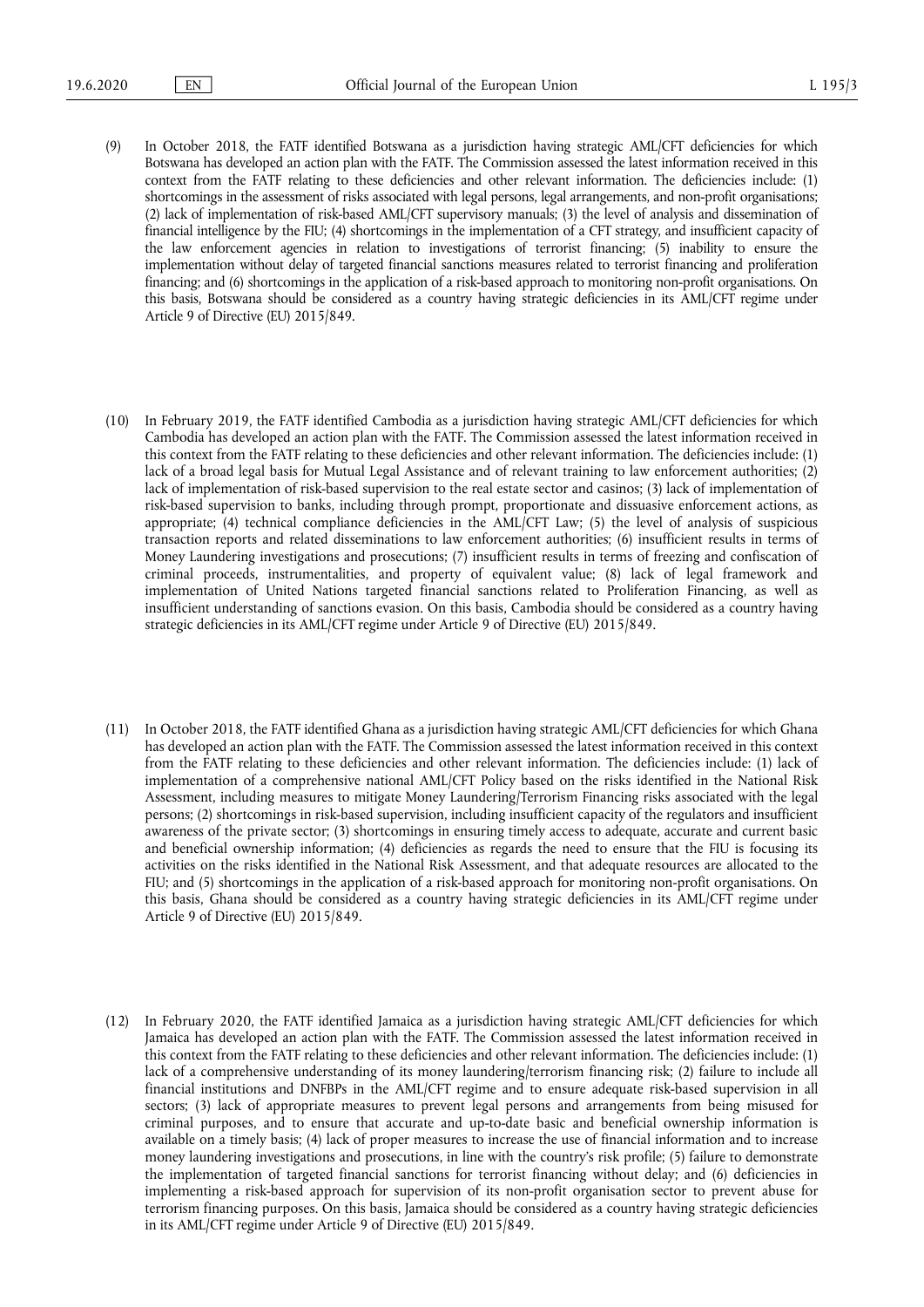- (13) In February 2020, the FATF identified Mauritius as a jurisdiction having strategic AML/CFT deficiencies for which Mauritius has developed an action plan with the FATF. The Commission assessed the latest information received in this context from the FATF relating to these deficiencies and other relevant information. The deficiencies include: (1) deficiencies in demonstrating that the supervisors of its global business sector and DNFBPs implement risk-based supervision; (2) failure to ensure access to accurate basic and beneficial ownership information by competent authorities in a timely manner; (3) failure to demonstrate that law enforcement authorities have capacity to conduct money laundering investigations, including parallel financial investigations and complex cases; (4) failure in implementing a risk-based approach for supervision of its non-profit organisation sector to prevent abuse for terrorist financing purposes; and (5) failure to demonstrate adequate implementation of targeted financial sanctions through outreach and supervision. On this basis, Mauritius should be considered as a country having strategic deficiencies in its AML/CFT regime under Article 9 of Directive (EU) 2015/849.
- (14) In October 2019, the FATF identified Mongolia as a jurisdiction having strategic AML/CFT deficiencies for which Mongolia has developed an action plan with the FATF. The Commission assessed the latest information received in this context from the FATF relating to these deficiencies and other relevant information. While Mongolia has taken steps towards improving its AML/CFT regime outstanding deficiencies include: (1) shortcomings in the sectoral money laundering/terrorism financing risk understanding by DNFBP supervisors, as well as in the application of a risk-based approach to supervision, particularly in relation to dealers in precious metals and stones; (2) need to demonstrate increased investigations and prosecutions of different types of money laundering activity in line with identified risks; and (3) inadequate monitoring of compliance by financial institutions and DNFBPs with their targeted financial sanctions obligations related to proliferation financing, and insufficient application of proportionate and dissuasive sanctions. On this basis, Mongolia should be considered as a country having strategic deficiencies in its AML/CFT regime under Article 9 of Directive (EU) 2015/849.
- (15) In February 2020, the FATF identified Myanmar/Burma as a jurisdiction having strategic AML/CFT deficiencies for which Myanmar/Burma has developed an action plan with the FATF. The Commission assessed the latest information received in this context from the FATF relating to these deficiencies and other relevant information. The deficiencies include: (1) failure to demonstrate an improved understanding of money laundering risks in key areas; (2) failure to ensure the supervisory body for DNFBPs is sufficiently resourced, onsite/offsite inspections are risk-based, and hundi operators are registered and supervised; (3) failure to demonstrate enhancements in the use of financial intelligence in investigations by the law enforcement authorities, and insufficient operational analysis and disseminations by the FIU; (4) need to ensure that money laundering is investigated/prosecuted in line with risks; (5) failure to demonstrate investigation of transnational money laundering cases with international cooperation; (6) failure to demonstrate an increase in the freezing/seizing and confiscation of criminal proceeds, instrumentalities, and/or property of equivalent value; (7) deficiencies in managing seized assets to preserve the value of seized goods until confiscation; and (8) deficiencies in demonstrating implementation of targeted financial sanctions related to proliferation financing, including training on sanctions evasion. On this basis, Myanmar/Burma should be considered as a country having strategic deficiencies in its AML/CFT regime under Article 9 of Directive (EU) 2015/849.
- (16) In February 2020, the FATF identified Nicaragua as a jurisdiction having strategic AML/CFT deficiencies for which Nicaragua has developed an action plan with the FATF. The Commission assessed the latest information received in this context from the FATF relating to these deficiencies and other relevant information. The deficiencies include: (1) lack of a comprehensive understanding of its money laundering/terrorist financing risk; (2) failure to proactively seek international cooperation to support money laundering investigation, especially with the aim of identifying and tracing assets with confiscation and repatriation purposes; (3) deficiencies with regard to conducting effective riskbased supervision; (4) lack of appropriate measures to prevent legal persons and arrangements from being misused for criminal purposes, and failure to ensure that accurate and up-to-date basic and beneficial ownership information is available on a timely basis. On this basis, Nicaragua should be considered as a country having strategic deficiencies in its AML/CFT regime under Article 9 of Directive (EU) 2015/849.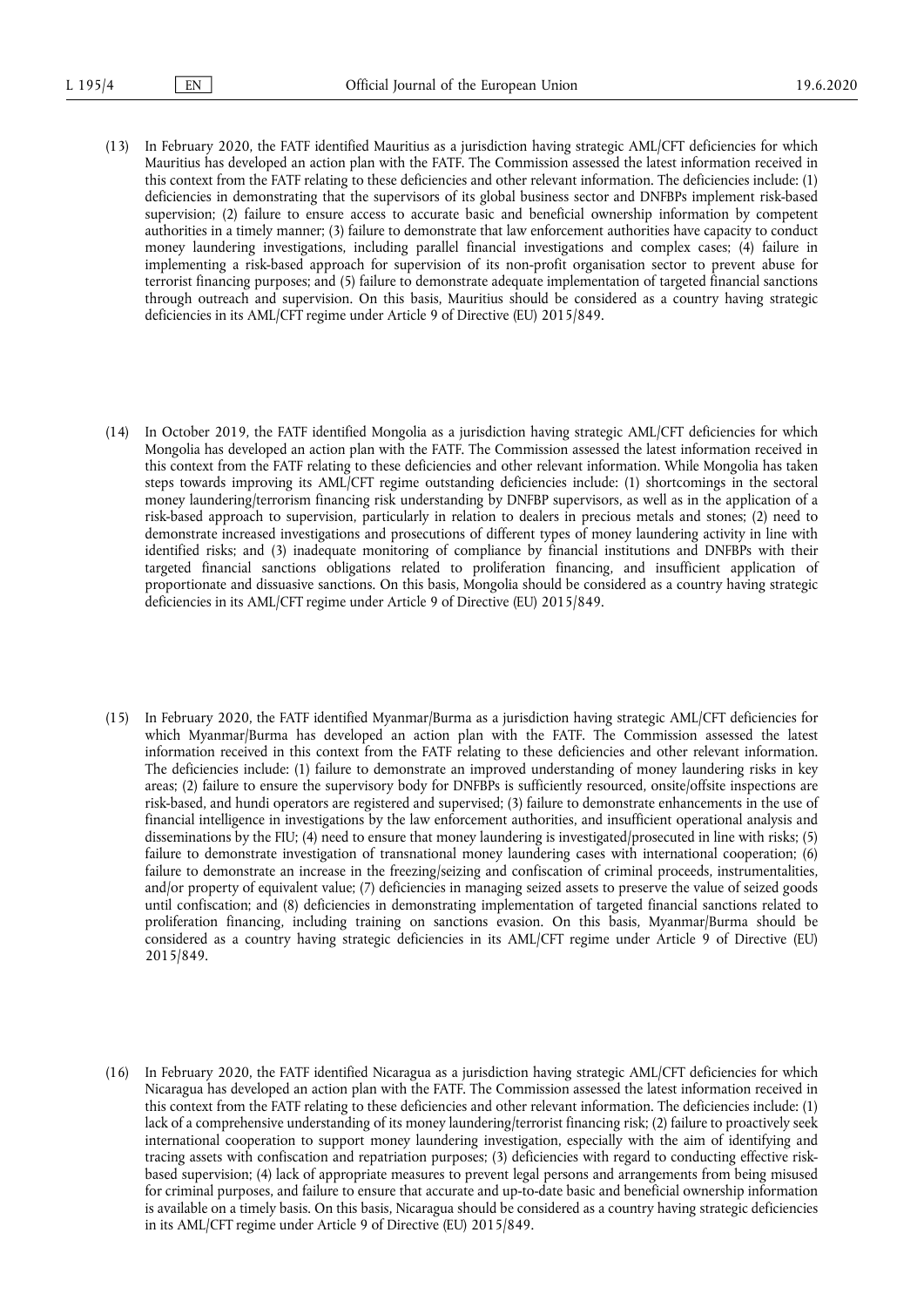- (17) In June 2019, the FATF identified Panama as a jurisdiction having strategic AML/CFT deficiencies for which Panama has developed an action plan with the FATF. The Commission assessed the latest information received in this context from the FATF relating to these deficiencies and other relevant information. The deficiencies include: (1) a limited understanding of the national and sectoral money laundering/terrorist financing risk and consequent shortcoming in informing the related findings to the country's national policies in a view to mitigate the identified risks; (2) deficiencies regarding proactive identification of unlicensed money remitters, the application of a risk-based approach to supervision of the DNFBP sector and the application of effective, proportionate, and dissuasive sanctions against AML/CFT violations; (3) lack of adequate verification and update of beneficial ownership information by obliged entities, lack of an effective mechanism to monitor the activities of offshore entities, shortcomings in assessing the existing risks of misuse of legal persons and arrangements to define and implement specific measures to prevent the misuse of nominee shareholders and directors, and shortcomings in ensuring timely access to adequate and accurate beneficial ownership information; and (4) deficiencies with regard to the effective use of FIU products for money laundering investigations, as well as with regard to the ability to investigate and prosecute money laundering involving foreign tax crimes and to provide constructive and timely international cooperation in relation to such offence, and unsatisfactory focus on ML investigations in relation to high-risk areas identified in the National Risk Assessment and Mutual Evaluation Report. On this basis, Panama should be considered as a country having strategic deficiencies in its AML/CFT regime under Article 9 of Directive (EU) 2015/849.
- (18) In October 2019, the FATF identified Zimbabwe as a jurisdiction having strategic AML/CFT deficiencies for which Zimbabwe has developed an action plan with the FATF. The Commission assessed the latest information received in this context from the FATF relating to these deficiencies and other relevant information. The deficiencies include: (1) insufficient understanding of the key Money Laundering/Terrorist Financing risks among the relevant stakeholders and lack of implementation of the national AML/CFT policy based on the identified risks; (2) lack of implementation of risk-based supervision for financial institutions and DNFBPs, including inadequate capacity building among the supervisory authority; (3) lack of adequate risk mitigation measures among financial institutions and DNFBPs entailing the application of proportionate and dissuasive sanctions to breaches; (4) shortcomings in the legal framework and mechanism to collect and maintain accurate and updated beneficial ownership information for legal persons and arrangements, and to ensure timely access by the competent authorities; and (5) gaps in the framework and implementation of targeted financial sanctions related to terrorist financing and proliferation financing. On this basis, Zimbabwe should be considered as a country having strategic deficiencies in its AML/CFT regime under Article 9 of Directive (EU) 2015/849.
- (19) In accordance with the latest relevant information, the Commission's assessment concluded that the Bahamas, Barbados, Botswana, Cambodia, Ghana, Jamaica, Mauritius, Mongolia, Myanmar/Burma, Nicaragua, Panama and Zimbabwe should be considered as third-country jurisdictions which have strategic deficiencies in their AML/CFT regime that pose significant threats to the financial system of the Union, in accordance with the criteria set out in Article 9 of Directive (EU) 2015/849. It is noted that these countries have provided written high-level political commitments to address the identified deficiencies and have developed action plans with the FATF.
- (20) It is further noted that the FATF identified Uganda as a jurisdiction having strategic AML/CFT deficiencies for which Uganda has developed an action plan with the FATF in February 2020. The Commission assessed the latest information received in this context from the FATF relating to these deficiencies and other relevant information. The deficiencies include: (1) lack of a national AML/CFT strategy; (2) shortcomings in seeking international cooperation in line with the country's risk profile; (3) lack of development and implementation of risk-based supervision to financial institutions and DNFBPs; (4) gaps in ensuring that competent authorities have timely access to accurate basic and beneficial ownership information for legal entities; (5) deficiencies in demonstrating that law enforcement and judicial authorities apply the money laundering offence consistently with the identified risks; (6) failure to establish and implement policies and procedures for identifying, tracing, seizing and confiscating proceeds and instrumentalities of crime; (7) failure to demonstrate that law enforcmeent authorities conduct terrorist financing investigations and pursue prosecutions commensurate with Uganda's terrorist financing risk profile; (8) technical deficiencies in the legal framework to implement targeted financial sanctions related to proliferation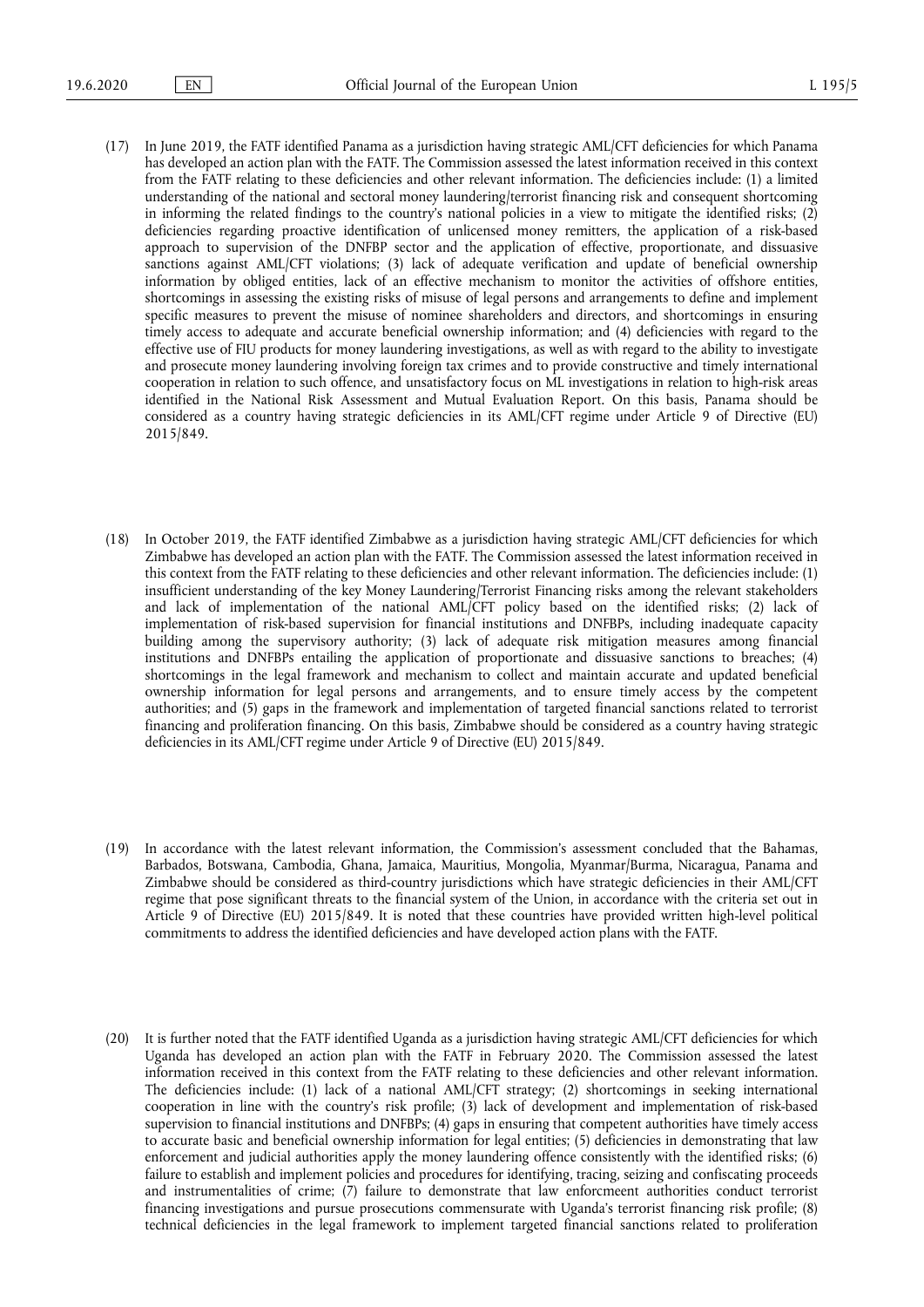financing and shortcomings in the implemention a risk-based approach for supervision of its non-profit organisations sector to prevent abuse for terrorist financing purposes. Uganda also provided a written high-level political commitment to address the identified deficiencies and has developed an action plan with the FATF. Uganda is already included in the Delegated Regulation (EU) 2016/1675. Therefore, the status and current measures applied with regard to Uganda should remain unchanged.

- (21) It is of the utmost importance that the Commission conducts a permanent monitoring of third countries and assesses developments in their legal and institutional framework, the powers and procedures of competent authorities, and the effectiveness of their AML/CFT regime, with a view to updating the Annex of Delegated Regulation (EU) 2016/1675.
- (22) The Commission assessed the progress in addressing strategic deficiencies of countries in the Annex of Delegated Regulation (EU) 2016/1675 that have been delisted by the FATF since July 2016, based on the requirements of Directive (EU) 2015/849. The Commission concluded the assessment of progress made by Bosnia-Herzegovina, Ethiopia, Guyana, Lao People's Democratic Republic, Sri Lanka and Tunisia.
- (23) The FATF welcomed significant progress made by Bosnia-Herzegovina, Ethiopia, Guyana, Lao People's Democratic Republic, Sri Lanka and Tunisia in improving their AML/CFT regime and noted that these countries have established the legal and regulatory framework to meet the commitments in their action plans regarding the strategic deficiencies that the FATF had identified. These countries are therefore no longer subject to the FATF's monitoring process under its on-going global AML/CFT compliance process. These countries will continue to work with the FATF-Style Regional Bodies to further improve their AML/CFT regime.
- (24) The Commission assessed the information relating to the progress in addressing strategic deficiencies of those third countries.
- (25) The Commission's assessment concluded that, at this stage, Bosnia-Herzegovina and Guyana do not have strategic deficiencies in their AML/CFT regime considering the available information. These countries have recently taken a number of measures in order to reinforce their AML/CFT regimes and the Commission will further monitor effective implementation of such measures. The Commission will assess those countries when new information sources become available. Therefore Bosnia and Guyana should not be considered as having strategic deficiencies in their AML/CFT regime.
- (26) Similarly, the Commission's assessment concluded that Tunisia no longer has strategic deficiencies in its AML/CFT regime considering the available information. Tunisia has strengthened the effectiveness of its AML/CFT regime and addressed related technical deficiencies to meet the commitments in its action plan regarding the strategic deficiencies that the FATF had identified. These measures are sufficiently comprehensive and meet the necessary requirements to consider that strategic deficiencies identified under article 9 of the Directive (EU) 2015/849 have been removed.
- (27) Furthermore the Commission's assessment concluded that Ethiopia, Lao People's Democratic Republic and Sri Lanka implemented measures to address the strategic deficiencies identified by the FATF and no longer present such strategic deficiencies. Following the measures implemented to address the action plan agreed with the FATF, these countries no longer present an AML/CFT threat to the international financial system.Taking into account their relevance for the financial system of the Union, the Commission considers that these countries no longer pose a significant threat to the financial system of the Union. Therefore, Ethiopia, Lao People's Democratic Republic and Sri Lanka should not be considered as having strategic deficiencies in their AML/CFT regime at this stage.
- (28) The Commission is committed to provide technical assistance, where appropriate, to third countries included in the Annex of Delegated Regulation (EU) 2016/1675 in order to assist them to remedy the identified strategic deficiencies.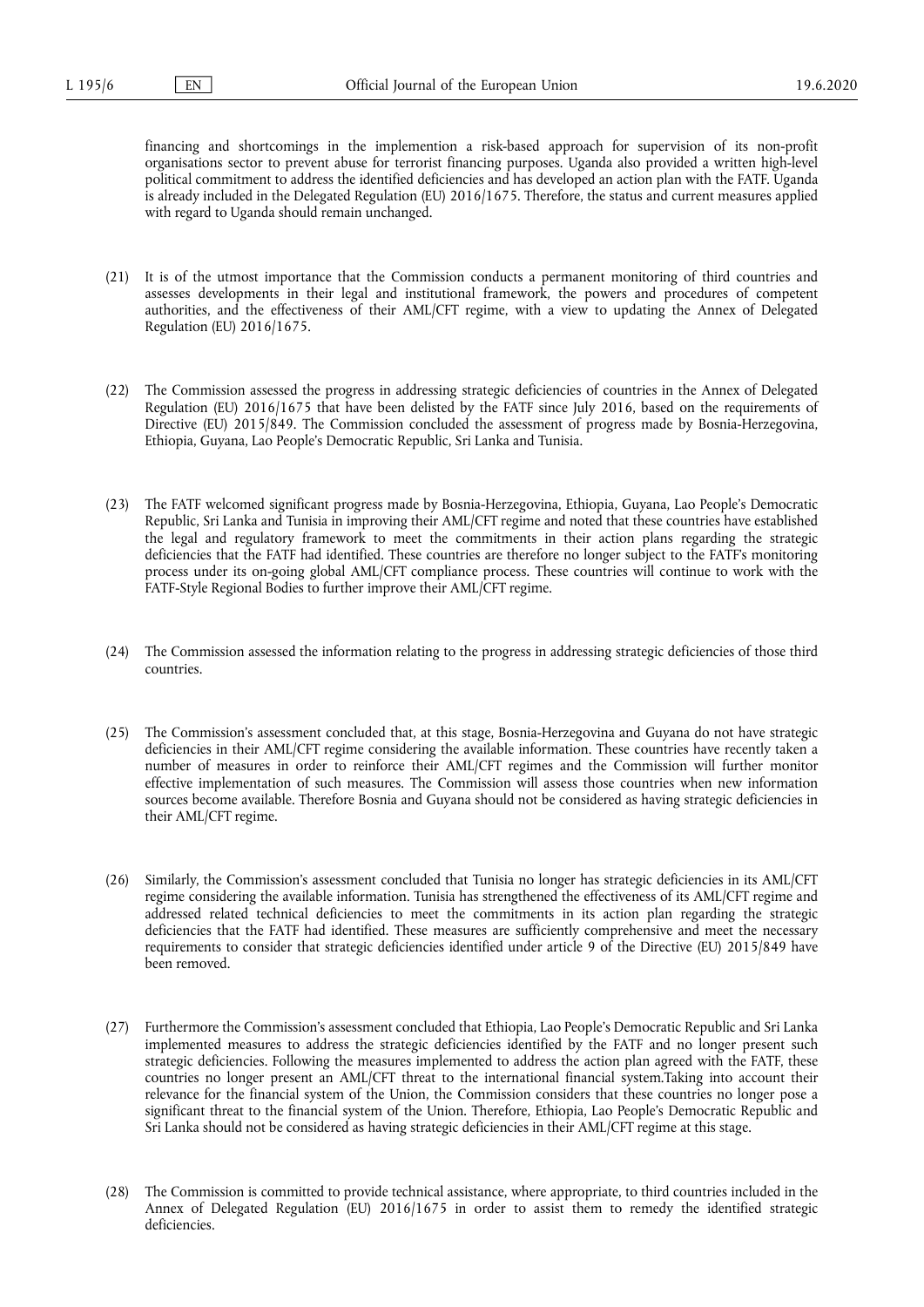(29) Taking into account the very exceptional and unpredictable situation arising from the COVID-19 pandemic which has an impact at global scale and is very likely to lead to disruptions in the proper functioning of economic operators and competent authorities alike, the date of application of Article 2 concerning the addition of third countries should be defined in a way that ensures sufficient time for its effective implementation in these circumstances. Therefore, the date of application of Article 2 of this Regulation should exceptionally be set at a later date than its entry into force.

For third countries which should be delisted, no major implementation issues arise. It is therefore reasonable to provide for delisting without undue delay.

(30) Delegated Regulation (EU) 2016/1675 should therefore be amended accordingly,

HAS ADOPTED THIS REGULATION:

## *Article 1*

In the Annex to Delegated Regulation (EU) 2016/1675, in the table under point 'I. High-risk third countries which have provided a written high-level political commitment to address the identified deficiencies and have developed an action plan with FATF', the following lines are deleted:

| 2  | Bosnia-Herzegovina |
|----|--------------------|
| 3  | Guyana             |
| 5  | Lao PDR            |
| 10 | Ethiopia           |
| 11 | Sri Lanka          |
| 13 | Tunisia            |

# *Article 2*

In the Annex to Delegated Regulation (EU) 2016/1675, the table under point 'I. High-risk third countries which have provided a written high-level political commitment to address the identified deficiencies and have developed an action plan with FATF' is replaced by the following:

| 'No              | High-risk third country |
|------------------|-------------------------|
| $\mathbf{1}$     | Afghanistan             |
| $\overline{2}$   | The Bahamas             |
| 3                | Barbados                |
| 4                | Botswana                |
| 5                | Cambodia                |
| 6                | Ghana                   |
| $\overline{7}$   | Iraq                    |
| $\,$ 8 $\,$      | Jamaica                 |
| $\boldsymbol{9}$ | Mauritius               |
| $10\,$           | Mongolia                |
| 11               | Myanmar/Burma           |
| 12               | Nicaragua               |
| 13               | Pakistan                |